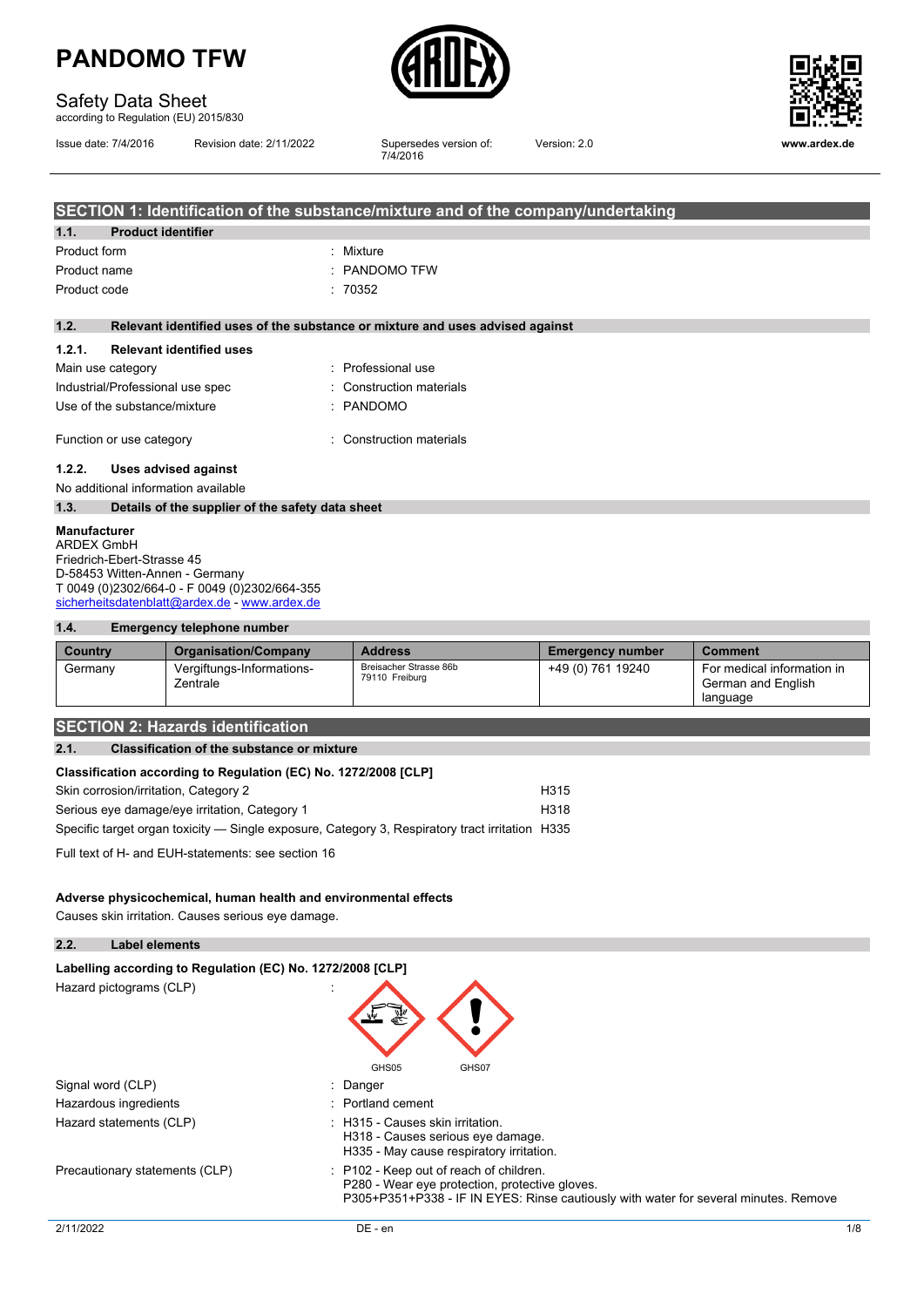# Safety Data Sheet

| according to Regulation (EU) 2015/830 |  |
|---------------------------------------|--|
|                                       |  |

|                                                           | contact lenses, if present and easy to do. Continue rinsing.<br>P302+P352 - IF ON SKIN: Wash with plenty of soap and water.<br>P261 - Avoid breathing dust. |
|-----------------------------------------------------------|-------------------------------------------------------------------------------------------------------------------------------------------------------------|
| Extra phrases                                             | : Dispose of contents/container in accordance with regional/national/international/local<br>regulations.                                                    |
| Labelling according to Directive 67/548/EEC or 1999/45/EC |                                                                                                                                                             |

| 2.3.           | Other hazards                                    |                                                                                                                                                                                                                                                                                                                                         |
|----------------|--------------------------------------------------|-----------------------------------------------------------------------------------------------------------------------------------------------------------------------------------------------------------------------------------------------------------------------------------------------------------------------------------------|
| classification | Other hazards which do not result in             | : The product contains chromate reducer, whereby the content of water-soluble chromium (VI) is<br>less than $0.0002\%$ .<br>With proper storage (dry) and consumption within the specified storage time, a sensitizing<br>effect of the cement / binder by contact with skin cannot occur (H317 or EUH203 can therefore<br>be omitted). |
|                | $PRT:$ not relevant $=$ no registration required |                                                                                                                                                                                                                                                                                                                                         |

PBT: not relevant – no registration required

vPvB: not relevant – no registration required

Contains no PBT/vPvB substances ≥ 0.1% assessed in accordance with REACH Annex XIII

|  | <b>SECTION 3: Composition/information on ingredients</b> |
|--|----------------------------------------------------------|
|  |                                                          |

### **3.1. Substances**

### Not applicable

#### **3.2. Mixtures**

| <b>Name</b>     | <b>Product identifier</b>                  | $\frac{9}{6}$ | <b>Classification according to</b><br><b>Regulation (EC) No.</b><br>1272/2008 [CLP]     |
|-----------------|--------------------------------------------|---------------|-----------------------------------------------------------------------------------------|
| Portland cement | (CAS-No.) 65997-15-1<br>(EC-No.) 266-043-4 | > 20          | <b>Skin Sens. 1, H317</b><br>Eye Dam. 1, H318<br>Skin Irrit. 2, H315<br>STOT SE 3, H335 |

Comments : Chromium (VI) compounds < 2 ppm

Full text of H- and EUH-statements: see section 16

|                         | <b>SECTION 4: First aid measures</b>                        |                                                                                                                                                       |
|-------------------------|-------------------------------------------------------------|-------------------------------------------------------------------------------------------------------------------------------------------------------|
| 4.1.                    | <b>Description of first aid measures</b>                    |                                                                                                                                                       |
|                         | First-aid measures after inhalation                         | Remove person to fresh air and keep comfortable for breathing.                                                                                        |
|                         | First-aid measures after skin contact                       | Wash skin with plenty of water. Take off contaminated clothing. If skin irritation occurs: Get<br>medical advice/attention.                           |
|                         | First-aid measures after eye contact                        | Rinse cautiously with water for several minutes. Remove contact lenses, if present and easy to<br>do. Continue rinsing. Call a physician immediately. |
|                         | First-aid measures after ingestion                          | If the person is fully conscious, make him/her drink plenty of water. Never give an unconscious<br>person anything to drink. Do not induce vomiting.  |
| 4.2.                    | Most important symptoms and effects, both acute and delayed |                                                                                                                                                       |
|                         | Symptoms/effects after skin contact                         | Irritation.                                                                                                                                           |
|                         | Symptoms/effects after eye contact                          | : Serious damage to eyes.                                                                                                                             |
| 4.3.                    |                                                             | Indication of any immediate medical attention and special treatment needed                                                                            |
|                         | Treat symptomatically.                                      |                                                                                                                                                       |
|                         | <b>SECTION 5: Firefighting measures</b>                     |                                                                                                                                                       |
| 5.1.                    | <b>Extinguishing media</b>                                  |                                                                                                                                                       |
|                         | Suitable extinguishing media                                | : Use extinguishing media appropriate for surrounding fire.                                                                                           |
|                         | Unsuitable extinguishing media                              | high volume water jet.                                                                                                                                |
| 5.2.                    | Special hazards arising from the substance or mixture       |                                                                                                                                                       |
| Fire hazard             |                                                             | No fire hazard.                                                                                                                                       |
| <b>Explosion hazard</b> |                                                             | None.                                                                                                                                                 |
| fire                    | Hazardous decomposition products in case of                 | : None.                                                                                                                                               |
| 5.3.                    | <b>Advice for firefighters</b>                              |                                                                                                                                                       |
|                         | Precautionary measures fire                                 | No specific measures are necessary.                                                                                                                   |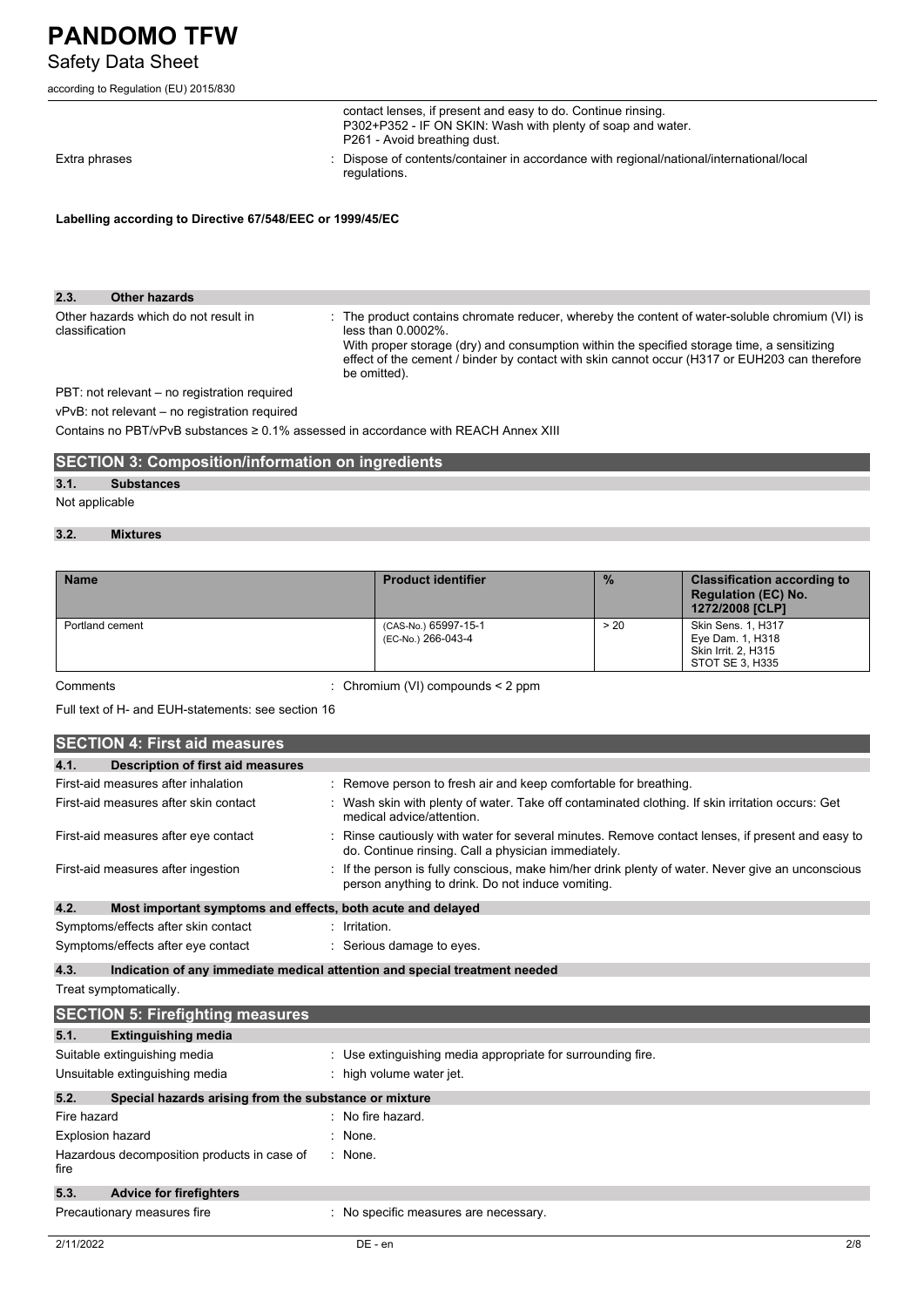## Safety Data Sheet

#### according to Regulation (EU) 2015/830

|                 | according to Regulation (EU) 2015/830                        |                                                                                                                                                                                                                                                                                                                                                                                |
|-----------------|--------------------------------------------------------------|--------------------------------------------------------------------------------------------------------------------------------------------------------------------------------------------------------------------------------------------------------------------------------------------------------------------------------------------------------------------------------|
|                 | Protection during firefighting                               | : Do not attempt to take action without suitable protective equipment. Self-contained breathing<br>apparatus. Complete protective clothing.                                                                                                                                                                                                                                    |
|                 | <b>SECTION 6: Accidental release measures</b>                |                                                                                                                                                                                                                                                                                                                                                                                |
| 6.1.            |                                                              | Personal precautions, protective equipment and emergency procedures                                                                                                                                                                                                                                                                                                            |
|                 | General measures                                             | : Absorb spillage to prevent material damage.                                                                                                                                                                                                                                                                                                                                  |
| 6.1.1.          | For non-emergency personnel                                  |                                                                                                                                                                                                                                                                                                                                                                                |
|                 | Protective equipment                                         | Precautions for safe handling. See Section 7.                                                                                                                                                                                                                                                                                                                                  |
|                 | <b>Emergency procedures</b>                                  | : Avoid contact with skin and eyes.                                                                                                                                                                                                                                                                                                                                            |
| 6.1.2.          | For emergency responders                                     |                                                                                                                                                                                                                                                                                                                                                                                |
|                 | Emergency procedures                                         | : No specific measures are necessary.                                                                                                                                                                                                                                                                                                                                          |
| 6.2.            | <b>Environmental precautions</b>                             |                                                                                                                                                                                                                                                                                                                                                                                |
|                 | Prevent entry to sewers and public waters.                   |                                                                                                                                                                                                                                                                                                                                                                                |
| 6.3.            | Methods and material for containment and cleaning up         |                                                                                                                                                                                                                                                                                                                                                                                |
| For containment |                                                              | : Collect spillage.                                                                                                                                                                                                                                                                                                                                                            |
|                 | Methods for cleaning up                                      | Mechanically recover the product. Minimise generation of dust. Collect spillage. Do not use<br>compressed air for cleaning.                                                                                                                                                                                                                                                    |
| 6.4.            | <b>Reference to other sections</b>                           |                                                                                                                                                                                                                                                                                                                                                                                |
|                 | For further information refer to section 13. See Section 8.  |                                                                                                                                                                                                                                                                                                                                                                                |
|                 | <b>SECTION 7: Handling and storage</b>                       |                                                                                                                                                                                                                                                                                                                                                                                |
| 7.1.            | <b>Precautions for safe handling</b>                         |                                                                                                                                                                                                                                                                                                                                                                                |
|                 | Additional hazards when processed                            | : See Section 8.                                                                                                                                                                                                                                                                                                                                                               |
|                 | Precautions for safe handling                                | Ensure good ventilation of the work station. Avoid contact with skin and eyes. Wear personal<br>protective equipment.                                                                                                                                                                                                                                                          |
|                 | Hygiene measures                                             | : Wear protective gloves. Do not eat, drink or smoke when using this product.                                                                                                                                                                                                                                                                                                  |
| 7.2.            | Conditions for safe storage, including any incompatibilities |                                                                                                                                                                                                                                                                                                                                                                                |
|                 | Storage conditions                                           | Protect from moisture. Store in a dry place. The product contains chromate reducer, whereby<br>the content of water-soluble chromium (VI) is less than 0.0002%.<br>With proper storage (dry) and consumption within the specified storage time, a sensitizing<br>effect of the cement / binder by contact with skin cannot occur (H317 or EUH203 can therefore<br>be omitted). |
|                 | Incompatible materials                                       | Aluminium.                                                                                                                                                                                                                                                                                                                                                                     |
|                 |                                                              | dry.                                                                                                                                                                                                                                                                                                                                                                           |
| Storage area    |                                                              |                                                                                                                                                                                                                                                                                                                                                                                |
| 7.3.            | Specific end use(s)                                          |                                                                                                                                                                                                                                                                                                                                                                                |
|                 | No additional information available                          |                                                                                                                                                                                                                                                                                                                                                                                |

### **8.1. Control parameters**

| <b>PANDOMO TFW</b> |                   |                                      |
|--------------------|-------------------|--------------------------------------|
| Germany            | Local name        | Allgemeiner Staubgrenzwert -         |
|                    |                   | Alveolengängige/Einatembare Fraktion |
| Germany            | AGW (OEL TWA) [1] | 1.25 mg/m <sup>3</sup> (A)           |
|                    |                   | 10 mg/m <sup>3</sup> (E)             |
| Germany            | Remark            | AGS:DFG                              |

| calcium sulfate (7778-18-9)              |                                              |
|------------------------------------------|----------------------------------------------|
| DNEL/DMEL (Workers)                      |                                              |
| Acute - systemic effects, inhalation     | 5082 mg/m <sup>3</sup> (Experimental value)  |
| Long-term - systemic effects, inhalation | 21.17 mg/m <sup>3</sup> (Experimental value) |
| DNEL/DMEL (General population)           |                                              |
| Acute - systemic effects, inhalation     | 3811 mg/m <sup>3</sup> (Experimental value)  |
| Acute - systemic effects, oral           | 11.4 mg/kg bw/day (Experimental value)       |
| Long-term - systemic effects.oral        | .52 mg/kg bw/day (Experimental value)        |
| Long-term - systemic effects, inhalation | 5.29 mg/m <sup>3</sup> (Experimental value)  |
| PNEC (STP)                               |                                              |
| PNEC sewage treatment plant              | $100$ mg/l                                   |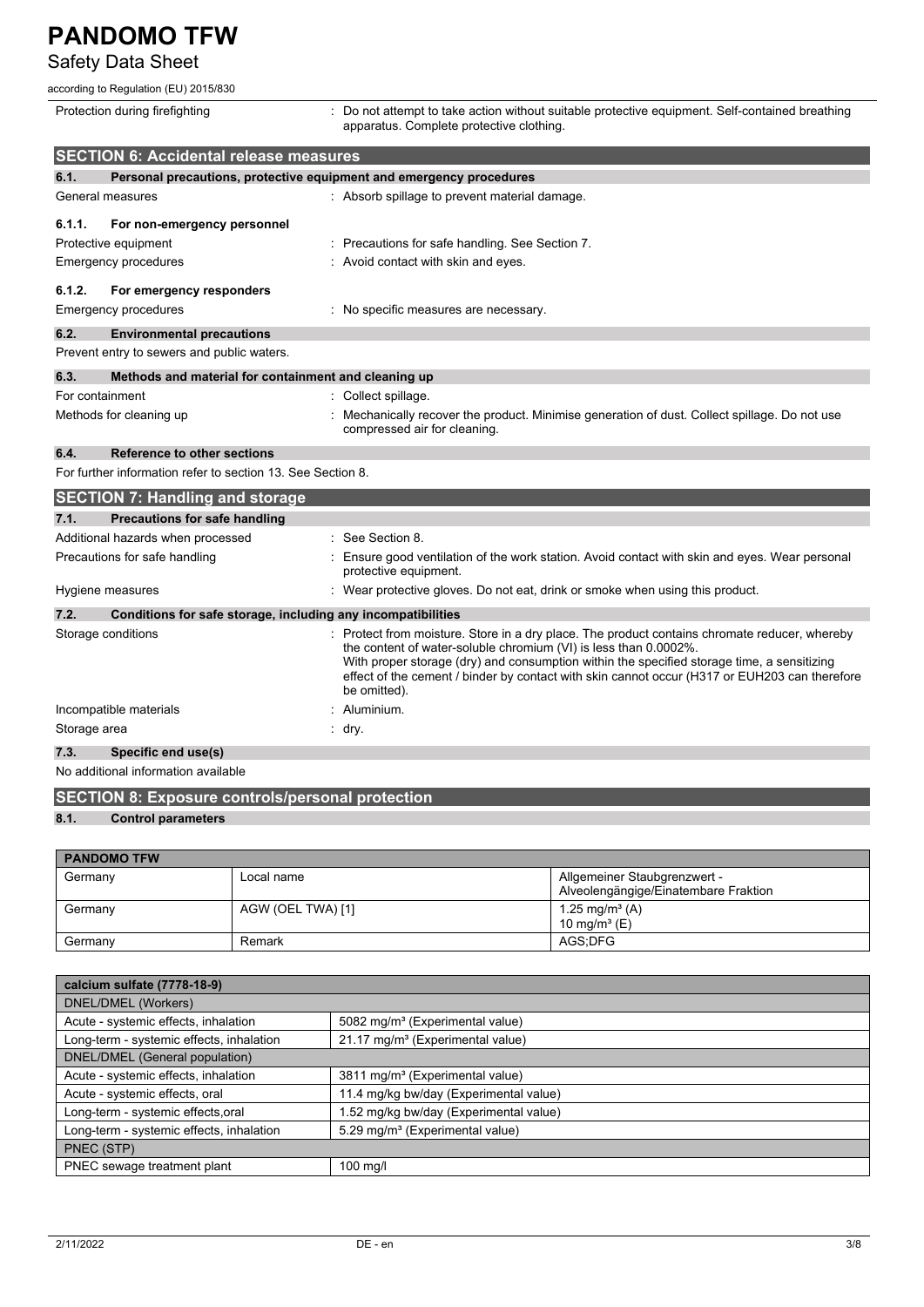Safety Data Sheet

according to Regulation (EU) 2015/830

#### **8.2. Exposure controls**

#### **Appropriate engineering controls:**

Ensure good ventilation of the work station.

#### **Personal protective equipment:**

Safety glasses. Dust formation: dust mask. Gloves.

#### **Hand protection:**

Protective gloves. The following materials are suitable for protective gloves: Nitrile impregnated cotton gloves (layer thickness of about 0,15 mm).

| <b>Type</b> | Material | Permeation | Thickness<br>(mm) | Penetration | Standard |
|-------------|----------|------------|-------------------|-------------|----------|
|             |          |            | ט, וט             |             |          |

#### **Eye protection:**

Wear closed safety glasses

#### **Skin and body protection:**

Wear proper protective equipment

#### **Respiratory protection:**

If the occupational exposure limit is exceeded:



#### **Environmental exposure controls:**

Avoid release to the environment.

#### **Other information:**

Use care during processing to minimize generation of dust. Avoid creating or spreading dust.

| <b>SECTION 9: Physical and chemical properties</b>            |                                 |
|---------------------------------------------------------------|---------------------------------|
| 9.1.<br>Information on basic physical and chemical properties |                                 |
| Physical state                                                | : Solid                         |
| Appearance                                                    | Powder.                         |
| Colour                                                        | white.                          |
| Odour                                                         | odourless.                      |
| Odour threshold                                               | No data available               |
| pH                                                            | : 11.5                          |
| Relative evaporation rate (butylacetate=1)                    | No data available               |
| Melting point                                                 | $>$ 1250 °C                     |
| Freezing point                                                | : Not applicable                |
| Boiling point                                                 | Not applicable                  |
| Flash point                                                   | Not applicable                  |
| Auto-ignition temperature                                     | Not applicable                  |
| Decomposition temperature                                     | No data available               |
| Flammability (solid, gas)                                     | Non flammable.                  |
| Vapour pressure                                               | No data available               |
| Relative vapour density at 20 °C                              | No data available               |
| Relative density                                              | Not applicable                  |
| Density                                                       | $2.75 - 3.2$ g/cm <sup>3</sup>  |
| Solubility                                                    | : Water: $0.1 - 1.5$ g/l @ 20°C |
| Partition coefficient n-octanol/water (Log Pow)               | No data available               |
| Viscosity, kinematic                                          | Not applicable                  |
| Viscosity, dynamic                                            | Not applicable                  |
| Explosive properties                                          | : None.                         |
| Oxidising properties                                          | None.                           |
| <b>Explosive limits</b>                                       | Not applicable                  |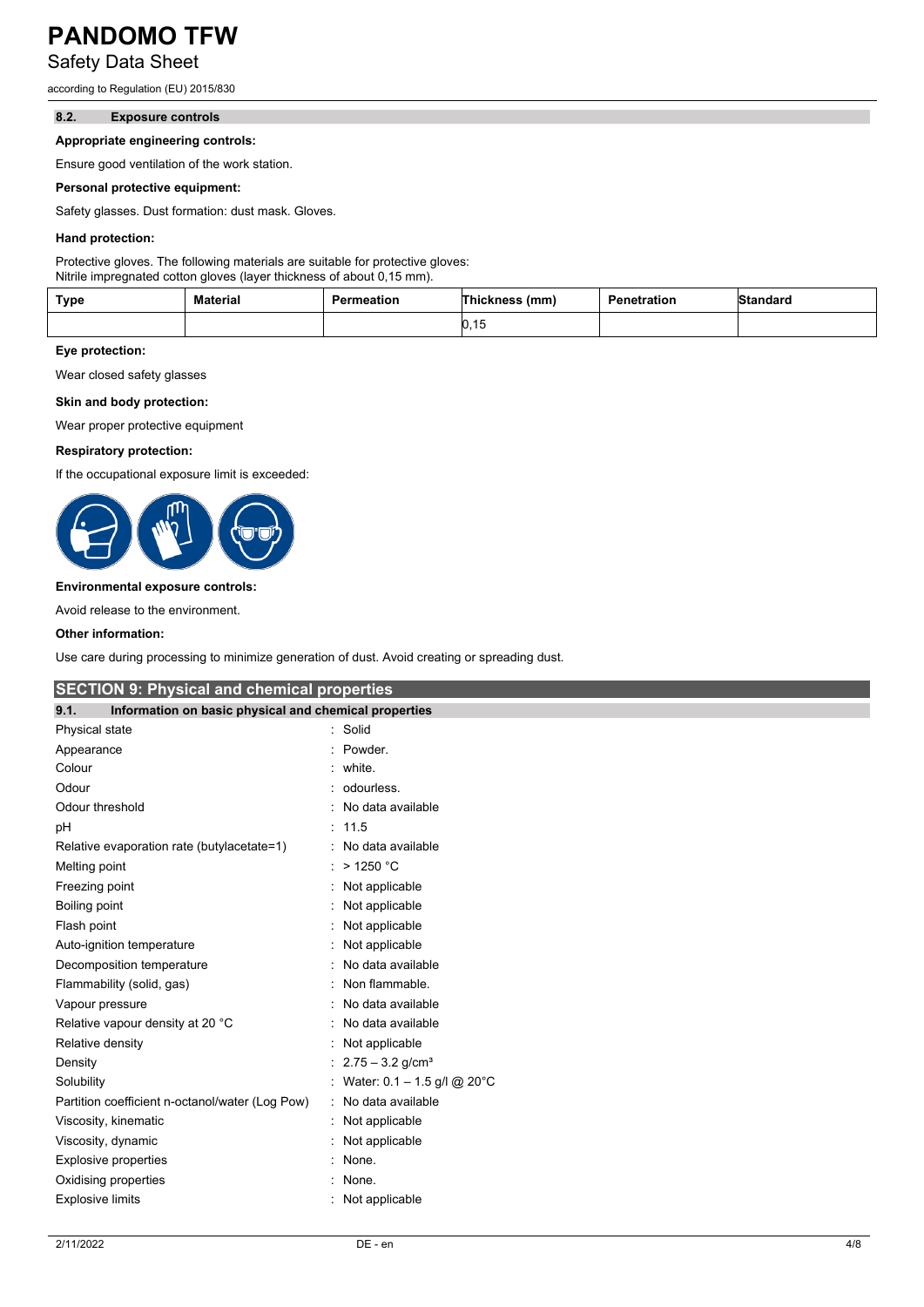Safety Data Sheet

according to Regulation (EU) 2015/830

| 9.2.               | <b>Other information</b>                                                |                                                                                                                          |
|--------------------|-------------------------------------------------------------------------|--------------------------------------------------------------------------------------------------------------------------|
| VOC content        |                                                                         | $: 3\%$                                                                                                                  |
| Bulk density       |                                                                         | $900 - 1300$ kg/m <sup>3</sup>                                                                                           |
|                    | <b>SECTION 10: Stability and reactivity</b>                             |                                                                                                                          |
| 10.1.              | Reactivity                                                              |                                                                                                                          |
| Reacts with water. |                                                                         |                                                                                                                          |
| 10.2.              | <b>Chemical stability</b>                                               |                                                                                                                          |
|                    |                                                                         |                                                                                                                          |
|                    | Stable under normal conditions.                                         |                                                                                                                          |
| 10.3.              | Possibility of hazardous reactions                                      |                                                                                                                          |
|                    | No dangerous reactions known under normal conditions of use.            |                                                                                                                          |
| 10.4.              | <b>Conditions to avoid</b>                                              |                                                                                                                          |
|                    | None under recommended storage and handling conditions (see section 7). |                                                                                                                          |
| 10.5.              | Incompatible materials                                                  |                                                                                                                          |
|                    | Acids. ammonium salts. Aluminium.                                       |                                                                                                                          |
| 10.6.              | Hazardous decomposition products                                        |                                                                                                                          |
|                    | No hazardous decomposition products known.                              |                                                                                                                          |
|                    | <b>SECTION 11: Toxicological information</b>                            |                                                                                                                          |
| 11.1.              | Information on toxicological effects                                    |                                                                                                                          |
| Acute toxicity     |                                                                         | Not classified                                                                                                           |
|                    |                                                                         |                                                                                                                          |
|                    | Skin corrosion/irritation                                               | Causes skin irritation.<br>pH: 11.5                                                                                      |
|                    | Serious eye damage/irritation                                           | Causes serious eye damage.                                                                                               |
|                    |                                                                         | pH: 11.5                                                                                                                 |
|                    | Respiratory or skin sensitisation                                       | Not classified                                                                                                           |
|                    | Germ cell mutagenicity                                                  | Not classified                                                                                                           |
| Carcinogenicity    |                                                                         | Not classified                                                                                                           |
|                    | Reproductive toxicity                                                   | Not classified                                                                                                           |
|                    | STOT-single exposure                                                    | May cause respiratory irritation.                                                                                        |
|                    | STOT-repeated exposure                                                  | Not classified                                                                                                           |
| Aspiration hazard  |                                                                         | Not classified                                                                                                           |
|                    | <b>PANDOMO TFW</b>                                                      |                                                                                                                          |
|                    | Viscosity, kinematic                                                    | Not applicable                                                                                                           |
| symptoms           | Potential adverse human health effects and                              | : Irritation: severely irritant to eyes.                                                                                 |
|                    | <b>SECTION 12: Ecological information</b>                               |                                                                                                                          |
| 12.1.              | <b>Toxicity</b>                                                         |                                                                                                                          |
| Ecology - general  |                                                                         | The product is not considered harmful to aquatic organisms nor to cause long-term adverse<br>effects in the environment. |
|                    | Portland cement (65997-15-1)                                            |                                                                                                                          |
| LC50 - Fish [1]    |                                                                         | > 1000 mg/l (96 h, Pisces)                                                                                               |
| 12.2.              | Persistence and degradability                                           |                                                                                                                          |
|                    | <b>PANDOMO TFW</b>                                                      |                                                                                                                          |
|                    | Persistence and degradability                                           | Not applicable. Inorganic Particulate Substances.                                                                        |
|                    | BOD (% of ThOD)                                                         | Not applicable                                                                                                           |
|                    | Portland cement (65997-15-1)                                            |                                                                                                                          |
|                    | Persistence and degradability                                           | Biodegradability: not applicable.                                                                                        |
|                    | Chemical oxygen demand (COD)                                            | Not applicable                                                                                                           |
| ThOD               |                                                                         | Not applicable                                                                                                           |
|                    | BOD (% of ThOD)                                                         | Not applicable                                                                                                           |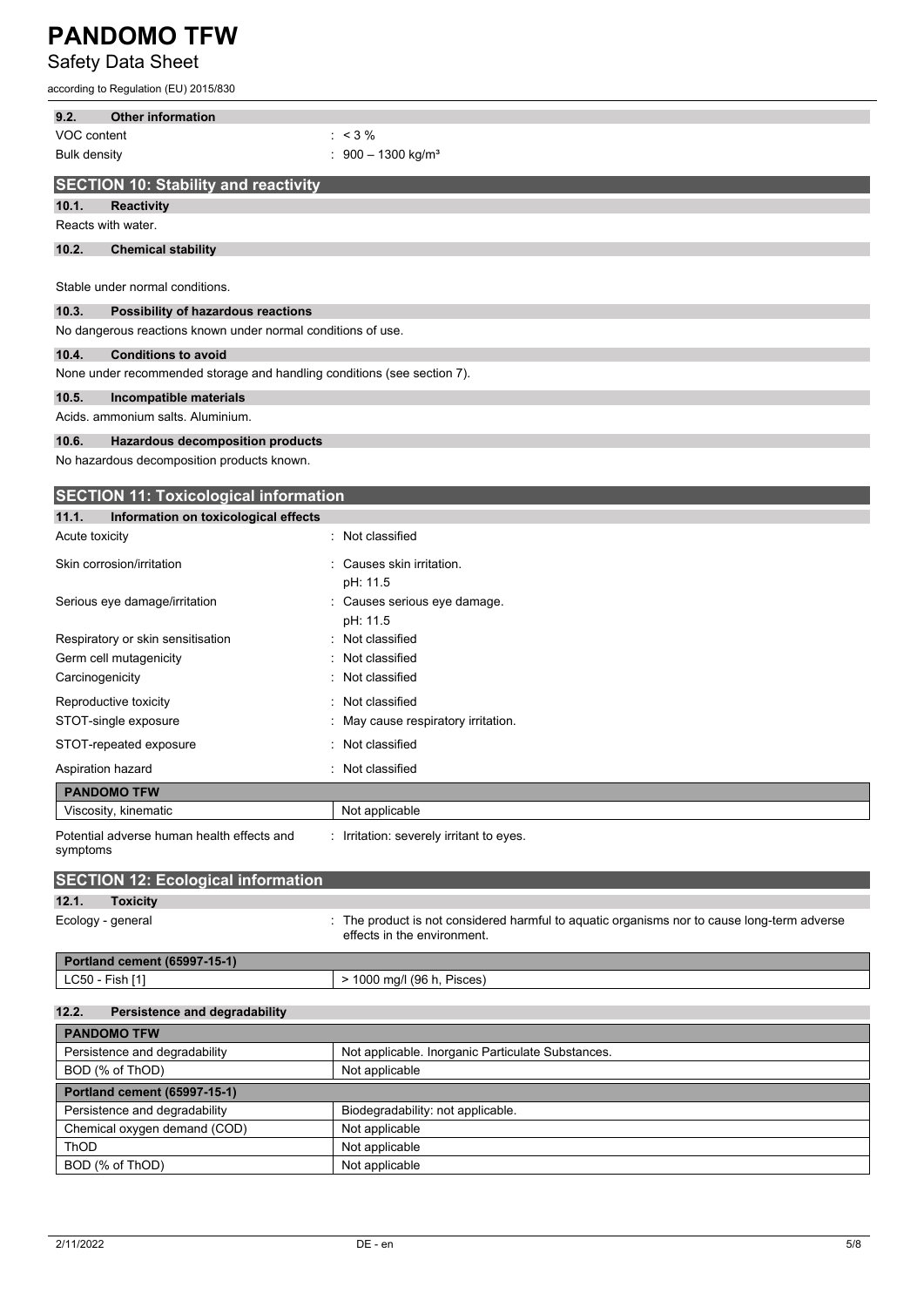Safety Data Sheet

according to Regulation (EU) 2015/830

| 12.3.<br><b>Bioaccumulative potential</b>          |                                                                                                                                                                                 |  |
|----------------------------------------------------|---------------------------------------------------------------------------------------------------------------------------------------------------------------------------------|--|
| <b>PANDOMO TFW</b>                                 |                                                                                                                                                                                 |  |
| Bioaccumulative potential                          | No bioaccumulation.                                                                                                                                                             |  |
| Portland cement (65997-15-1)                       |                                                                                                                                                                                 |  |
| Bioaccumulative potential                          | Bioaccumulation: not applicable.                                                                                                                                                |  |
| <b>Mobility in soil</b><br>12.4.                   |                                                                                                                                                                                 |  |
| <b>PANDOMO TFW</b>                                 |                                                                                                                                                                                 |  |
| Ecology - soil                                     | None.                                                                                                                                                                           |  |
| Portland cement (65997-15-1)                       |                                                                                                                                                                                 |  |
| Ecology - soil                                     | No (test) data on mobility of the substance available.                                                                                                                          |  |
| 12.5.<br><b>Results of PBT and vPvB assessment</b> |                                                                                                                                                                                 |  |
| <b>PANDOMO TFW</b>                                 |                                                                                                                                                                                 |  |
| PBT: not relevant – no registration required       |                                                                                                                                                                                 |  |
| vPvB: not relevant – no registration required      |                                                                                                                                                                                 |  |
| <b>Component</b>                                   |                                                                                                                                                                                 |  |
| Portland cement (65997-15-1)                       | This substance/mixture does not meet the PBT criteria of REACH regulation, annex XIII<br>This substance/mixture does not meet the vPvB criteria of REACH requlation, annex XIII |  |
| 12.6.<br>Other adverse effects                     |                                                                                                                                                                                 |  |

| <b>SECTION 13: Disposal considerations</b> |                                                                                                              |  |
|--------------------------------------------|--------------------------------------------------------------------------------------------------------------|--|
| 13.1.<br>Waste treatment methods           |                                                                                                              |  |
| Regional legislation (waste)               | Disposal must be done according to official regulations.                                                     |  |
| Waste treatment methods                    | Dispose of contents/container in accordance with licensed collector's sorting instructions.                  |  |
| Product/Packaging disposal recommendations | Dispose in a safe manner in accordance with local/national regulations. Avoid release to the<br>environment. |  |
| Ecology - waste materials                  | Avoid release to the environment.                                                                            |  |
| European List of Waste (LoW) code          | $: 170101$ - concrete<br>10 13 14 - waste concrete and concrete sludge                                       |  |

### **SECTION 14: Transport information**

In accordance with ADR / IMDG / IATA

| <b>ADR</b>                                 | <b>IMDG</b>    | <b>IATA</b>    |
|--------------------------------------------|----------------|----------------|
| <b>UN number</b><br>14.1.                  |                |                |
| Not applicable                             | Not applicable | Not applicable |
| 14.2.<br>UN proper shipping name           |                |                |
| Not applicable                             | Not applicable | Not applicable |
| Not applicable                             | Not applicable | Not applicable |
|                                            |                |                |
| <b>Transport hazard class(es)</b><br>14.3. |                |                |
| Not applicable                             | Not applicable | Not applicable |
| Not applicable                             | Not applicable | Not applicable |
| 14.4.<br><b>Packing group</b>              |                |                |
| Not applicable                             | Not applicable | Not applicable |
| <b>Environmental hazards</b><br>14.5.      |                |                |
| Not applicable                             | Not applicable | Not applicable |
| No supplementary information available     |                |                |

#### **14.6. Special precautions for user**

**- Overland transport**

Not applicable

#### **- Transport by sea**

Not applicable

#### **- Air transport**

Not applicable

**14.7. Transport in bulk according to Annex II of Marpol and the IBC Code**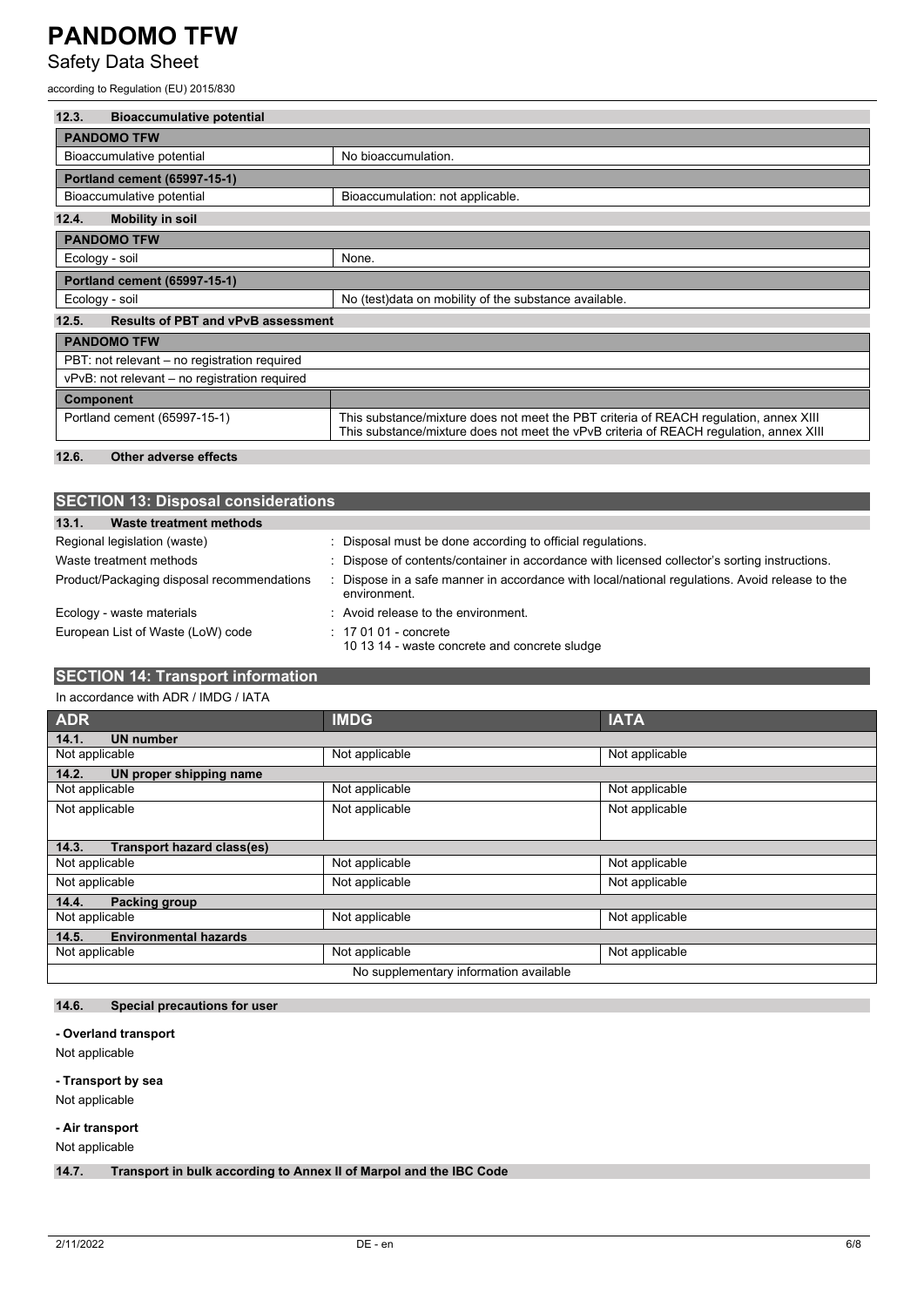### Safety Data Sheet

according to Regulation (EU) 2015/830

### **SECTION 15: Regulatory information**

**15.1. Safety, health and environmental regulations/legislation specific for the substance or mixture**

#### **15.1.1. EU-Regulations**

Contains no REACH substances with Annex XVII restrictions Contains no substance on the REACH candidate list

Contains no REACH Annex XIV substances

| VOC content                                                   | $: 3\%$                                                                                                                                                                                                                                                                                                                                                                                                                                                                                                                                                                                                                       |
|---------------------------------------------------------------|-------------------------------------------------------------------------------------------------------------------------------------------------------------------------------------------------------------------------------------------------------------------------------------------------------------------------------------------------------------------------------------------------------------------------------------------------------------------------------------------------------------------------------------------------------------------------------------------------------------------------------|
| Other information, restriction and prohibition<br>regulations | : 1. Cement and cement-containing mixtures shall not be placed on the market, or used, if they<br>contain, when hydrated, more than 2 mg/kg (0,0002 %) soluble chromium VI of the total dry<br>weight of the cement.                                                                                                                                                                                                                                                                                                                                                                                                          |
|                                                               | 2. If reducing agents are used, then without prejudice to the application of other Community<br>provisions on the classification, packaging and labelling of substances and mixtures, suppliers<br>shall ensure before the placing on the market that the packaging of cement or cement-<br>containing mixtures is visibly, legibly and indelibly marked with information on the packing date,<br>as well as on the storage conditions and the storage period appropriate to maintaining the<br>activity of the reducing agent and to keeping the content of soluble chromium VI below the limit<br>indicated in paragraph 1. |
|                                                               | 3. By way of derogation, paragraphs 1 and 2 shall not apply to the placing on the market for,<br>and use in, controlled closed and totally automated processes in which cement and cement-<br>containing mixtures are handled solely by machines and in which there is no possibility of<br>contact with the skin.                                                                                                                                                                                                                                                                                                            |
|                                                               | 4. The standard adopted by the European Committee for Standardization (CEN) for testing the<br>water-soluble chromium (VI) content of cement and cement-containing mixtures shall be used<br>as the test method for demonstrating conformity with paragraph 1.                                                                                                                                                                                                                                                                                                                                                                |
|                                                               | 5. Leather articles coming into contact with the skin shall not be placed on the market where<br>they contain chromium VI in concentrations equal to or greater than 3 mg/kg (0,0003 % by<br>weight) of the total dry weight of the leather.                                                                                                                                                                                                                                                                                                                                                                                  |
|                                                               | 6. Articles containing leather parts coming into contact with the skin shall not be placed on the<br>market where any of those leather parts contains chromium VI in concentrations equal to or<br>greater than 3 mg/kg (0,0003 % by weight) of the total dry weight of that leather part.                                                                                                                                                                                                                                                                                                                                    |
|                                                               | 7. Paragraphs 5 and 6 shall not apply to the placing on the market of second-hand articles                                                                                                                                                                                                                                                                                                                                                                                                                                                                                                                                    |

which were in end-use in the Union before 1 May 2015.

#### **15.1.2. National regulations**

| Germany                                    |                                                                                                                                      |
|--------------------------------------------|--------------------------------------------------------------------------------------------------------------------------------------|
| Regulatory reference                       | : WGK 1, Slightly hazardous to water (Classification according to AwSV, Annex 1)                                                     |
| Storage class (LGK, TRGS 510)              | : LGK 13 - Non-combustible solids                                                                                                    |
| Hazardous Incident Ordinance (12. BImSchV) | : Is not subject of the 12. BlmSchV (Hazardous Incident Ordinance)                                                                   |
| <b>GISCODE</b>                             | : ZP1 - Products containing cement, low in chromate                                                                                  |
| TA Luft                                    | : 5.2.1 Total Dust, including Micro Dust                                                                                             |
| National Rules and Recommendations         | : TRGS 402: Identification and Assessment of the Risks from Activities involving Hazardous<br><b>Substances: Inhalation Exposure</b> |
|                                            | TRGS 510: Storage of hazardous substances in non-stationary containers                                                               |
|                                            | <b>TRGS 900: Occupational Exposure Limits</b>                                                                                        |

#### **15.2. Chemical safety assessment**

No chemical safety assessment has been carried out

#### **SECTION 16: Other information**

#### Full text of H- and EUH-statements:

| Eye Dam. 1    | Serious eye damage/eye irritation, Category 1 |
|---------------|-----------------------------------------------|
| H315          | Causes skin irritation.                       |
| H317          | May cause an allergic skin reaction.          |
| H318          | Causes serious eye damage.                    |
| H335          | May cause respiratory irritation.             |
| Skin Irrit, 2 | Skin corrosion/irritation, Category 2         |